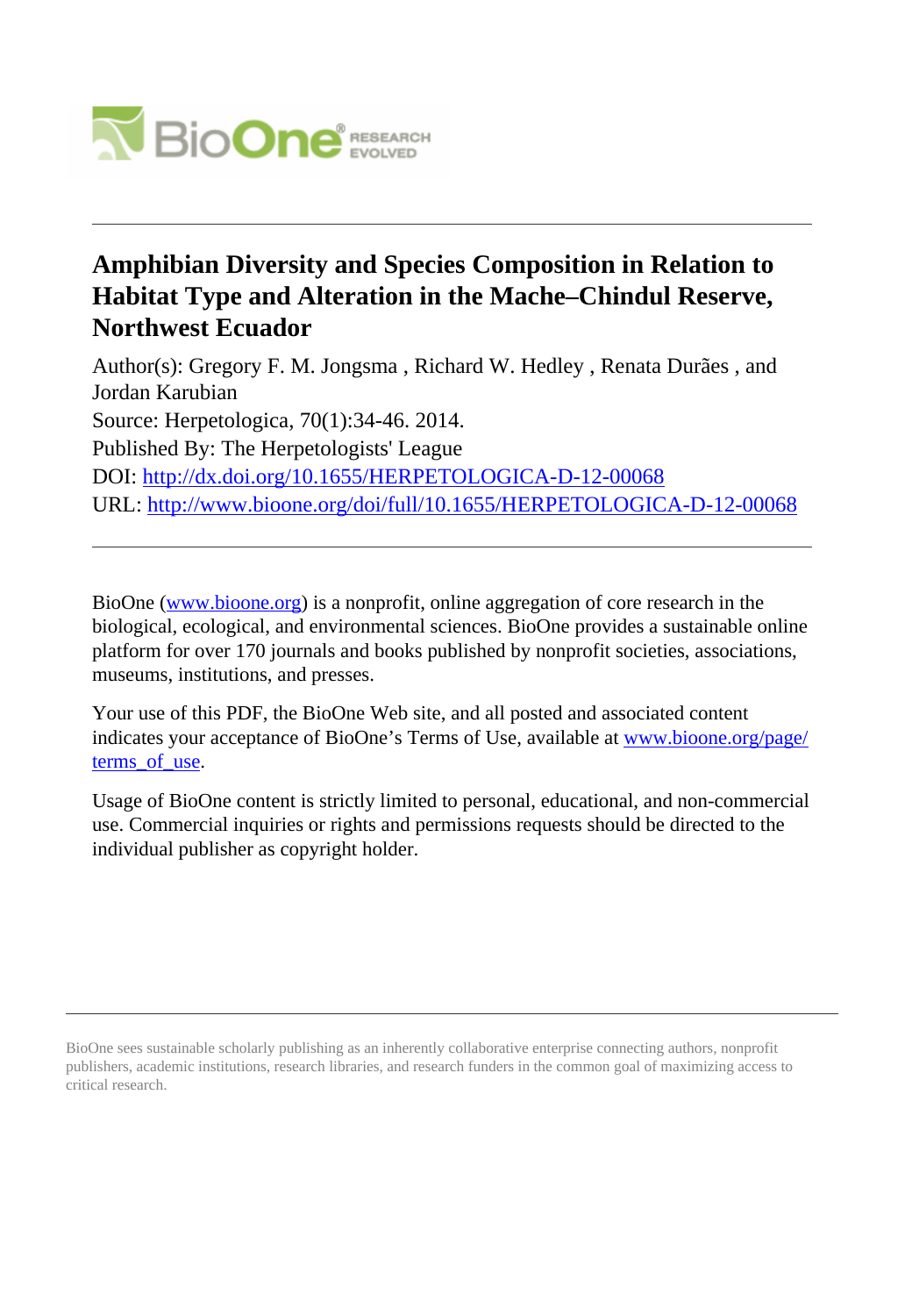## AMPHIBIAN DIVERSITY AND SPECIES COMPOSITION IN RELATION TO HABITAT TYPE AND ALTERATION IN THE MACHE–CHINDUL RESERVE, NORTHWEST ECUADOR

GREGORY F. M. JONGSMA<sup>1</sup>, RICHARD W. HEDLEY<sup>2</sup>, RENATA DURÃES<sup>3</sup>, AND JORDAN KARUBIAN<sup>3,4</sup>

<sup>1</sup>Department of Biology, Acadia University, 33 Westwood Avenue, Wolfville, Nova Scotia, Canada, B4P 2R6<br><sup>2</sup>Department of Ecology and Evolutionary Biology, University of California, Lee Angelee, 621 Charles E. Young 1

 $\overset{2}{\sim}$ Department of Ecology and Evolutionary Biology, University of California, Los Angeles, 621 Charles E. Young Drive South, Los Angeles, CA 90095, USA

South, Los Angeles, CA 90095, USA<br>3Department of Ecology and Evolutionary Biology, Tulane University, 400 Lindy Boggs Center, New Orleans, LA 70118,

USA

ABSTRACT: Amphibians are facing extinctions worldwide as a result of numerous factors. Habitat alteration has long been implicated in the loss of biodiversity; however, we still do not know how different animal assemblages respond to habitat alteration. To investigate the impacts of anthropogenic habitat alteration on diversity, we studied amphibian assemblages across different habitats in the Choco´ rainforest of northwest Ecuador. Amphibian diversity was estimated using intensive surveys along transects in primary and altered (historically logged) forest and riparian habitats, as well as along roads with varying levels of ongoing human activity. Our results suggest an interaction between habitat type and alteration on the diversity and composition of amphibian assemblages. Amphibian assemblages along rivers were the richest as well as the least impacted by habitat alteration. In addition, riparian zones harbored amphibian assemblages distinct from other habitat types, including rare and endangered species. Diversity and species richness were lower in secondary than in primary forest, suggesting that amphibian assemblages in interior forest habitat may be more vulnerable to alterations caused by logging. These findings suggest that amphibian assemblages in different habitat types (i.e., riparian vs. interior forest) may vary in vulnerability to habitat alteration. We discuss these findings in relation to land management plans that promote amphibian diversity in northwest Ecuador and recognize a good potential indicator species, *Oophaga sylvatica*, for identifying pristine habitat.

Key words: Active search; Amphibians; Disturbance; Indicator species; Logging; Primary forest; Secondary forest

OF THE 7000 known species of amphibians, approximately one-third are listed as threatened and at least 43% are in decline (Gascon et al., 2007). Along with the adverse effects of invasive species (Dukes and Mooney, 2004), disease (Cheng et al., 2011), and climate change (Beebee, 1995), habitat alteration has been proposed as an important factor in these declines (Stuart et al., 2004; Wake and Vredenburg, 2008). In the tropics, where amphibian diversity reaches its highest levels, empirical studies have reported mixed results concerning the impact of habitat alteration on amphibian species. A number of studies have demonstrated that habitat alteration causes a decrease in amphibian diversity in tropical forests (Pearman, 1997; Steininger et al., 2001; Krishnamurthy, 2003; Hamer and McDonnell, 2008). For example, Krishnamurthy (2003) reported that more than 50% of the amphibian species encountered during his

Conversely, other studies have found that habitat alteration may sometimes promote amphibian diversity (Toral et al., 2002; Urbina-Cardona et al., 2006), usually along forest edges. Urbina-Cardona et al. (2006) found amphibian species richness to be highest at the forest–pasture edge habitat, which may be explained by the intermediatedisturbance hypothesis (Connell, 1978). Toral et al. (2002) found that species composition of amphibian assemblages changed markedly at the pasture–forest edge but that richness was comparable in pasture and forest. A similar pattern has been described in the Atlantic forest of Brazil, where species historically restricted to savannah habitats have been able to colonize deforested areas (Haddad and <sup>4</sup> CORRESPONDENCE: e-mail, jk@tulane.edu

study in the Western Ghats, India, were found exclusively in primary forests. Pearman (1997), investigating habitat disturbance in Amazonian Ecuador, found less striking results but still demonstrated that amphibian richness increased with distance from altered habitat such as pasture.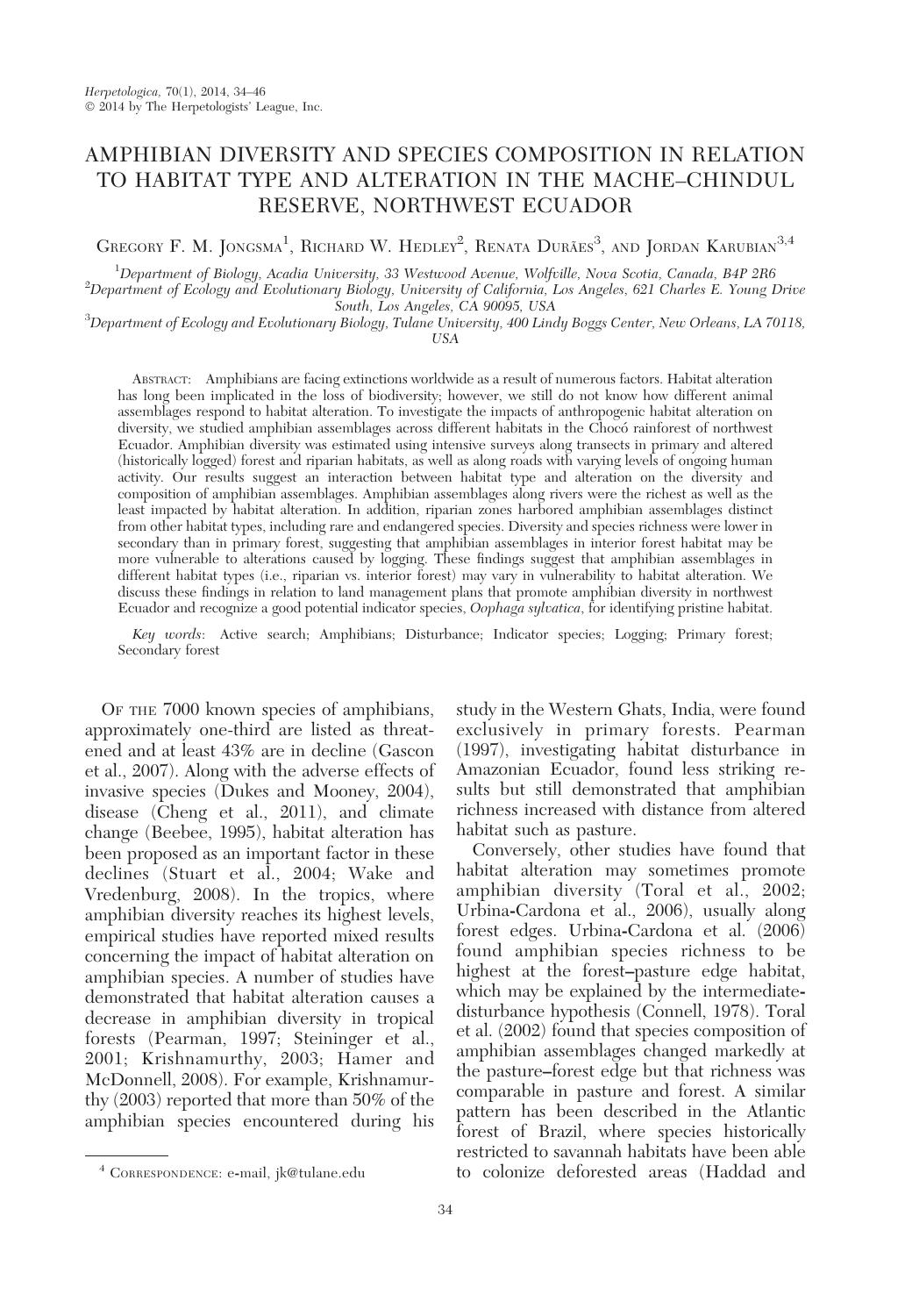Prado, 2005; Vasconcelos et al., 2010); although the overall effect may be an increase in species associated with habitat alteration, the invading species are often generalist species that replace species with highly specialized life histories and more restricted ranges (Haddad and Prado, 2005). It appears that the effects of habitat alteration on amphibians depend on the nature of the disturbance, the microhabitats that are disturbed, and the metric used to assess changes in amphibian communities (e.g., richness vs. species composition). As such, a more refined understanding of the relationship between anthropogenic habitat alteration and amphibian diversity based on more case studies would be useful for management and conservation of this group.

In addition to anthropogenic alteration, naturally occurring habitat features are also likely to influence amphibian diversity. For example, riparian habitat and interior forest habitat are both crucial for amphibian species at different stages in their life cycle (Olson et al., 2007). Species differ in the extent to which they utilize riparian and terrestrial habitats (Semlitsch and Bodie, 2003; Olson et al., 2007). For example, although frogs of the genus Pristimantis lay their eggs in terrestrial habitats (Hedges et al., 2008), all centrolenid frogs (Savage, 2002) and many hylid frogs require streams for reproduction (Cogger and Zweifel, 1998), and most species are dependent on aquatic environments for at least part of their life cycle (Zimmermann and Simberloff, 1996; Hofer et al., 2000). As a result, amphibian diversity and abundance is often highest in riparian areas; various studies have found overall amphibian species richness to be negatively correlated with distance from streams (Dickman, 1987; Perkins and Hunter, 2006; Urbina-Cardona et al., 2006). However, the relative impact of habitat type (e.g., riparian, interior forest, or road edge) and habitat alteration (e.g., primary vs. secondary habitat) and any interactions between these factors on amphibian diversity remains poorly understood.

South America's Chocó biogeographic zone is a biodiversity hotspot consisting of humid rainforest that combines exceptionally high levels of diversity, endemism, and threats for

many taxa, including amphibians (Dinerstein et al., 1995). Choco habitat, which extends north from northwest Ecuador along the Pacific coast of Colombia and into southwest Panamá, has experienced significant anthropogenic alteration in recent decades, mainly via forest clearing for agriculture (Dodson and Gentry, 1991; Sierra, 1996; Sierra et al., 2002). Despite the global importance of the Choco^ for amphibian conservation, information on the effects of habitat alteration on amphibian diversity is lacking for the region. For example, at the Bilsa Biological Station in northwestern Ecuador, one of the last large remnants of premontane forest in the Ecuadorian Chocó and the site of a recent inventory reporting 37 amphibian species (Ortega-Andrade et al., 2010), the distribution of species in relation to habitat type and/or the effect of habitat alteration on species richness and composition has not been examined.

Our goals in the current study were as follows: (1) to assess how amphibian richness, diversity, and species composition vary across three habitat types: interior forest, riparian zones, and road edge; (2) to determine how amphibians respond to habitat alteration (e.g., primary vs. secondary forest types) in these different habitat types; and (3) to identify indicator species for each of the three habitat types. In doing so, we build upon earlier inventory work by Ortega-Andrade et al. (2010) to characterize the habitat associations of amphibian species in Bilsa Biological Station and the Ecuadorian Chocó. Our a priori hypotheses, based upon findings of similar studies in other areas, were that riparian habitats would have higher richness and diversity than terrestrial habitats, and that alteration would be associated with reduced richness and diversity in all habitat types.

#### MATERIALS AND METHODS

Fieldwork was conducted in Bilsa Biological Station (hereafter BBS; 0°22′N, 79°45′W;  $\text{datum} = \text{WGS84}$  a 3500-ha private reserve operated by Fundación Jatun Sacha and located within the 70,000-ha Mache–Chindul Ecological Reserve in Esmeraldas Province, Ecuador (Fig. 1). BBS receives on average 2000–3000 mm of rain per year and average monthly temperatures range from 21 to  $24^{\circ}$ C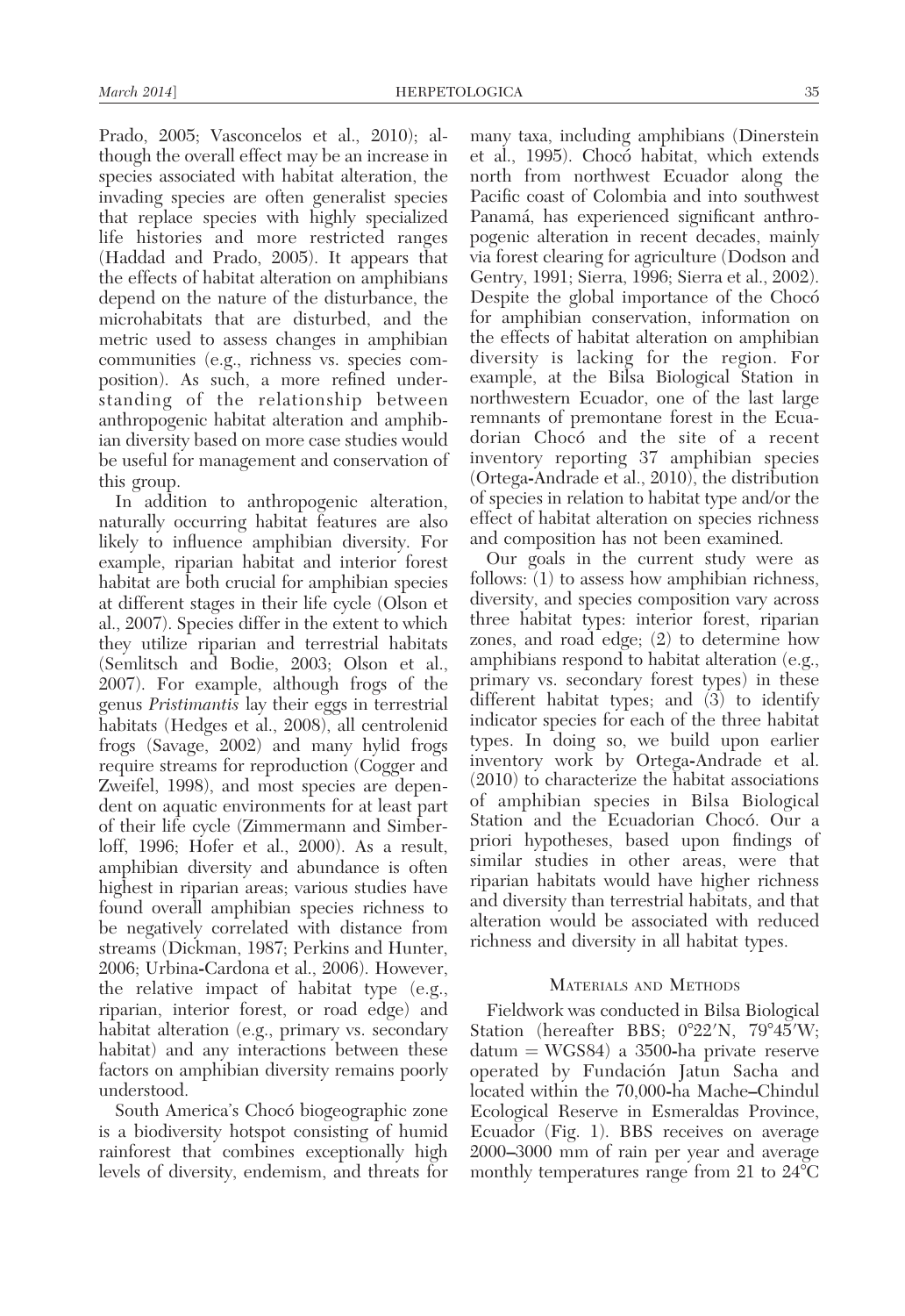36 **HERPETOLOGICA** [Vol. 70, No. 1 MACHE **CHINDUL RESERVE ECUADOR SOUTH AMERICA** BILSA BIOLOGICAL **STATION** 10km

FIG. 1.—Location of Bilsa Biological Station within Mache–Chindul Reserve in Esmeraldas Province, northwest Ecuador.

(Charlat et al., 2000). The dry season begins in July and ends in December, and the wet season extends from January to June (Ortega-Andrade et al., 2010). Elevations range from 300 to 730 m above sea level, including both Humid Premontane and Humid Tropical forest life zones (Holdridge, 1967). BBS is approximately two-thirds primary forest (never logged) and one-third secondary forest that was cleared 20–30 yr ago and has been regenerating since then. Pristine forest is characterized by flora in the families Rubiaceae, Myristicaceae, Lauraceae, and Arecaceae; secondary forest is characterized by Melastomataceae, Rubiaceae, and Cecropiaceae (Karubian and Carrasco, 2008; JK, personal observation). All forest types included in this study are contiguous. The surrounding area contains patches of primary, selectively logged, and secondary forests interspersed among areas used for cacao cultivation, grazing livestock, and other agricultural purposes.

Sampling occurred from March to November 2007, corresponding to the last 4 mo of the rainy season and a transitional period that marks the onset of the dry season. We sampled three habitat types (riparian, interior forest, and road edge) with two or three levels of habitat alteration per habitat type (see below), for a total of seven categories of habitat sampled (Table 1). Sampling of each

habitat category was evenly distributed across each month of the study period. Riparian transect sites were established in both primary and secondary forests along the banks of streams with year-round water flow. Pairs of interior forest transects in both primary and secondary forests ran perpendicular and parallel to walking trails at randomly selected points along these trails; perpendicular transects began 5 m into the forest from the trail and the parallel transects began 5 m past the end of the perpendicular one, forming an Lshape. Habitat alteration in interior forest or forest adjacent to rivers (riparian habitat) was scored as primary and secondary based on known land use history of the site. Road-edge habitat consisted of a grassy margin approximately 2 m wide running parallel to a dirt road. The margin was maintained by cutting grass and shrubs with a machete annually; the dirt road was inaccessible by vehicles  ${\sim}10$  mo/ yr due to muddy conditions (there was no vehicular traffic during our study), and received on average 15 humans and 10 mules walking by per day and almost no foot traffic by night (JK, personal observation). We recognized three categories of habitat alteration in road-edge habitats: (1) dirt road bordered by secondary forest on both sides, the least altered; (2) dirt road with secondary forest on one side and pasture land on the other, being intermediately altered; and (3)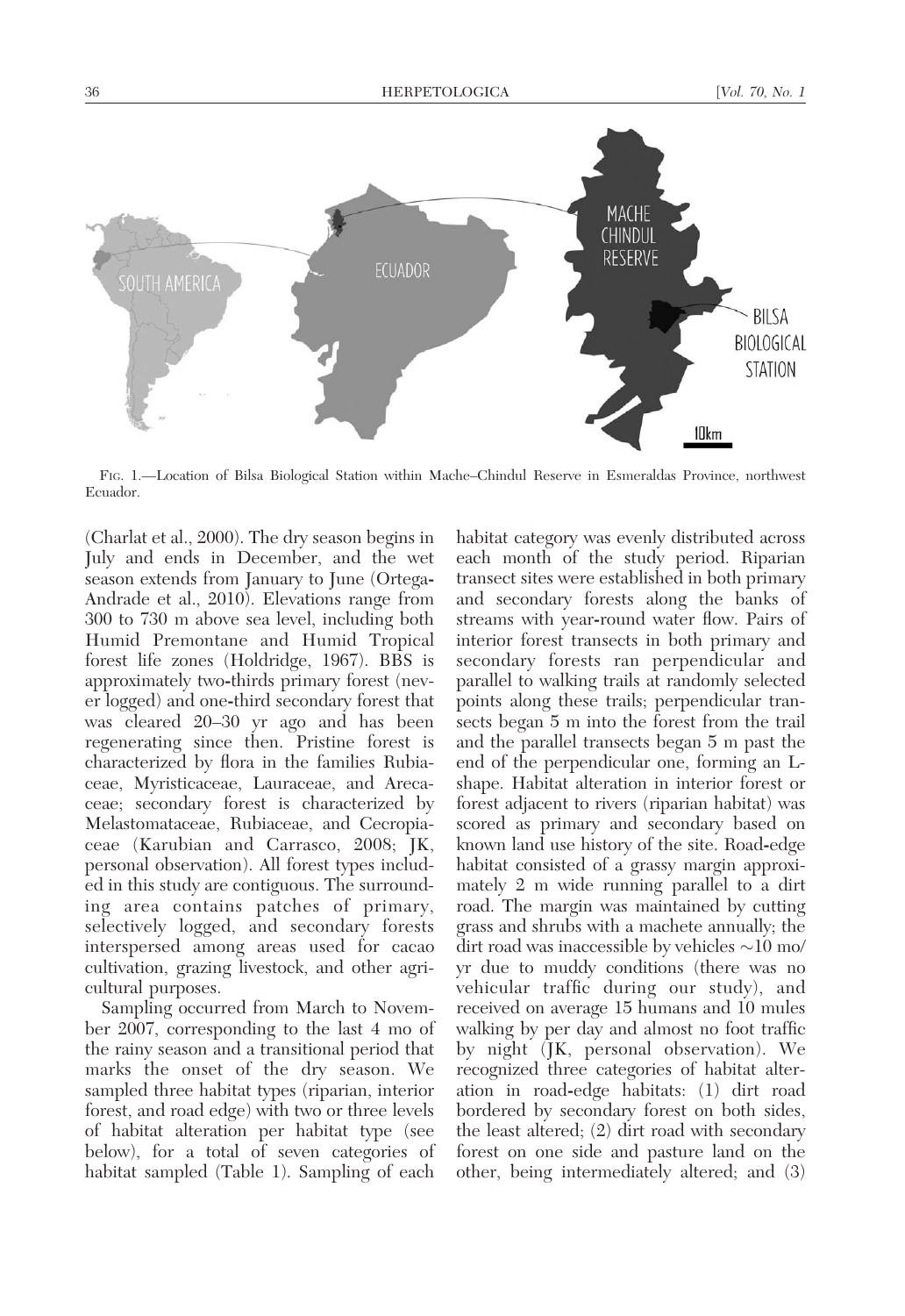TABLE 1.—Number of individual amphibians recorded in seven habitat categories in Bilsa Biological Station, northwest Ecuador;  $1^\circ$  = primary habitat;  $2^\circ$  = secondary habitat; for road-edge habitats, pasture = edge formed by road bordered by pasture on both sides,  $2^{\circ}$  = road bordered by secondary forest on both sides, mix = road bordered by pasture on one side and secondary forest on the other side (with sampling conducted on the forest side). The last two columns highlight species significantly associated with a type of habitat (forest, river, or road edge) according to an indicator species analysis. Observed indicator values (IV, in %) indicate the strength of association with that habitat, with significance levels. Conservation status categories:  $EN =$  Endangered,  $V =$  Vulnerable, NT = Near-threatened, according to International Union for the Conservation of Nature (IUCN, 2011).

|                 |                             | Total          | Forest      |                | River          |                | Road Edge        |                |                  | <b>Indicator Species</b> |                      |
|-----------------|-----------------------------|----------------|-------------|----------------|----------------|----------------|------------------|----------------|------------------|--------------------------|----------------------|
| Family          | Species                     |                | $1^{\circ}$ | $2^{\circ}$    | $1^{\circ}$    | $2^{\circ}$    | Pasture          | $2^{\circ}$    | Mix              | Habitat                  | IV                   |
| Bufonidae       | Rhaebo haematiticus         | 31             | $\Omega$    | $\theta$       | 19             | 12             | $\overline{0}$   | $\theta$       | $\theta$         | River                    | $11.4^{\circ}$       |
|                 | Rhinella margaritifera      | 37             | $\Omega$    | $\theta$       | 9              | 28             | $\theta$         | $\theta$       | $\theta$         | River                    | $11.4^{\circ}$       |
|                 | Rhinella marina             |                | $\Omega$    | $\Omega$       | $\Omega$       | $\theta$       | $\theta$         |                | $\Omega$         |                          |                      |
| Caecilidae      | Caecilia leucocephala       |                | $\Omega$    | $\Omega$       | 1              | $\Omega$       | $\overline{0}$   | $\theta$       | $\theta$         |                          |                      |
|                 | Caecilia nigricans          |                | $\Omega$    | $\Omega$       | $\theta$       | $\Omega$       | 1                | $\Omega$       | $\theta$         |                          |                      |
| Centrolenidae   | Centrolene prosoblepon      |                | $\Omega$    | $\Omega$       | 23             | 14             | $\theta$         | $\Omega$       | $\theta$         | River                    | $30.0$ <sup>**</sup> |
|                 | Cochranella mache (EN)      |                | $\Omega$    | $\Omega$       | $\overline{2}$ | $\overline{0}$ | $\theta$         | $\theta$       | $\theta$         |                          |                      |
|                 | Sachatamia cf. albomaculata |                | $\Omega$    | $\Omega$       | $\overline{2}$ | $\overline{2}$ | $\theta$         | $\Omega$       | $\Omega$         |                          |                      |
|                 | Teratohyla spinosa          |                | $\Omega$    | 0              | 1              | $\theta$       | $\overline{0}$   | $\Omega$       | $\theta$         |                          |                      |
| Craugastoridae  | Craugastor longirostris     | 8              |             | $\overline{2}$ | $\overline{2}$ | $\overline{2}$ | 1                | $\theta$       | $\theta$         |                          |                      |
| Dentrobatidae   | Colostethus sp. nov.        | 45             | 3           | $\theta$       | 21             | 21             | $\theta$         | $\Omega$       | $\overline{0}$   | River                    | $22.5^{\circ}$       |
|                 | Epipedobates boulengeri     | 27             | 1           | $\Omega$       | 16             | 10             | $\theta$         | $\Omega$       | $\theta$         | River                    | $24.7$ **            |
|                 | Hyloxalus awa $(V)$         | 114            | $\Omega$    | $\Omega$       | 79             | 35             | $\theta$         | $\Omega$       | $\theta$         | River                    | $72.9$ **            |
|                 | Oophaga sylvatica (NT)      | 20             | 18          | $\Omega$       | 1              | 1              | $\boldsymbol{0}$ | $\theta$       | $\boldsymbol{0}$ | Forest                   | $12.8^{\circ}$       |
| Hylidae         | Hypsiboas pellucens         |                | $\theta$    | $\Omega$       | $\theta$       | $\theta$       | 1                | $\theta$       | $\theta$         |                          |                      |
|                 | Hypsiboas picturatus        | 48             | $\Omega$    | $\Omega$       | 18             | 30             | $\theta$         | $\Omega$       | $\theta$         | River                    | $27.1$ **            |
|                 | Smilisca phaeota            |                | $\Omega$    | $\Omega$       | $\Omega$       | $\theta$       | 1                | 3              | 3                | Road                     | $10.6^{\circ}$       |
| Leptodactylidae | Leptodactylus labrosus      |                |             | $\Omega$       | $\Omega$       | $\Omega$       | $\theta$         | $\Omega$       | $\Omega$         |                          |                      |
|                 | Leptodactylus rhodomerus    |                | $\Omega$    | $\theta$       | $\Omega$       | $\Omega$       | 1                | 1              | $\theta$         |                          |                      |
| Plethodonidae   | Bolitoglossa spp.           |                | $\Omega$    | $\Omega$       | $\Omega$       | 1              | $\theta$         | $\overline{0}$ | $\theta$         |                          |                      |
| Strabomantidae  | Pristimantis achatinus      | 535            | 50          | 97             | 45             | 39             | 91               | 114            | 99               | Road                     | $52.5^{\circ}$       |
|                 | Pristimantis parvillus      | 3              |             | $\overline{2}$ | $\Omega$       | $\Omega$       | $\overline{0}$   | $\Omega$       | $\Omega$         |                          |                      |
|                 | Pristimantis subsigillatus  | $\overline{2}$ | $\Omega$    | $\theta$       | $\Omega$       | $\Omega$       | 1                | $\theta$       | 1                |                          |                      |
|                 | Pristimantis walkeri        | 4              | $\Omega$    | 3              | $\Omega$       | $\Omega$       | $\theta$         | $\overline{0}$ | 1                |                          |                      |
|                 | Total                       | 933            | 75          | 104            | 239            | 195            | 97               | 119            | 104              |                          |                      |

 $\degree$   $P \leq 0.05$ . \*\*  $P \leq 0.01$ .

dirt road with pasture on both sides, the most altered of the road-edge categories.

In total, we established 67 unique transects: 23 in riparian habitat, 28 in interior forest habitat, and 16 in road-edge habitat. Of the riparian transects, 12 were located in primary habitat and 11 in secondary habitat. The interior forest transects consisted of 14 transects in primary and 14 in secondary forests. The road transects consisted of five transects surrounded by pasture on both sides, five with secondary forest on one side and pasture on the other, and six with secondary forest on both sides. We sampled each of these 67 transects with one round of morning and evening sampling sessions, and 23 of these transects received a second round of morning and evening sampling sessions 2 to 3 mo apart from one another. In total, 180 sampling events along transects took place.

Sampling was conducted by GJ and RH using the active search method along transects (Heyer et al., 1994), which involved walking slowly along transects while intensively searching for amphibians on all available substrates  $<$ 3.5 m in height. The 3.5 m cutoff represents a restriction in the surveyors' ability to detect individuals and not a true cutoff for amphibian presence. We can expect more individuals and quite possibly canopy specialists persisted above 3.5 m and recognize that they will have gone undetected during this study. Transect dimensions were  $2 \times 50$  m (width  $\times$  length; width sometimes varied for brief portions of riparian and roadedge transects but averaged 2 m). Transects were established and marked with flagging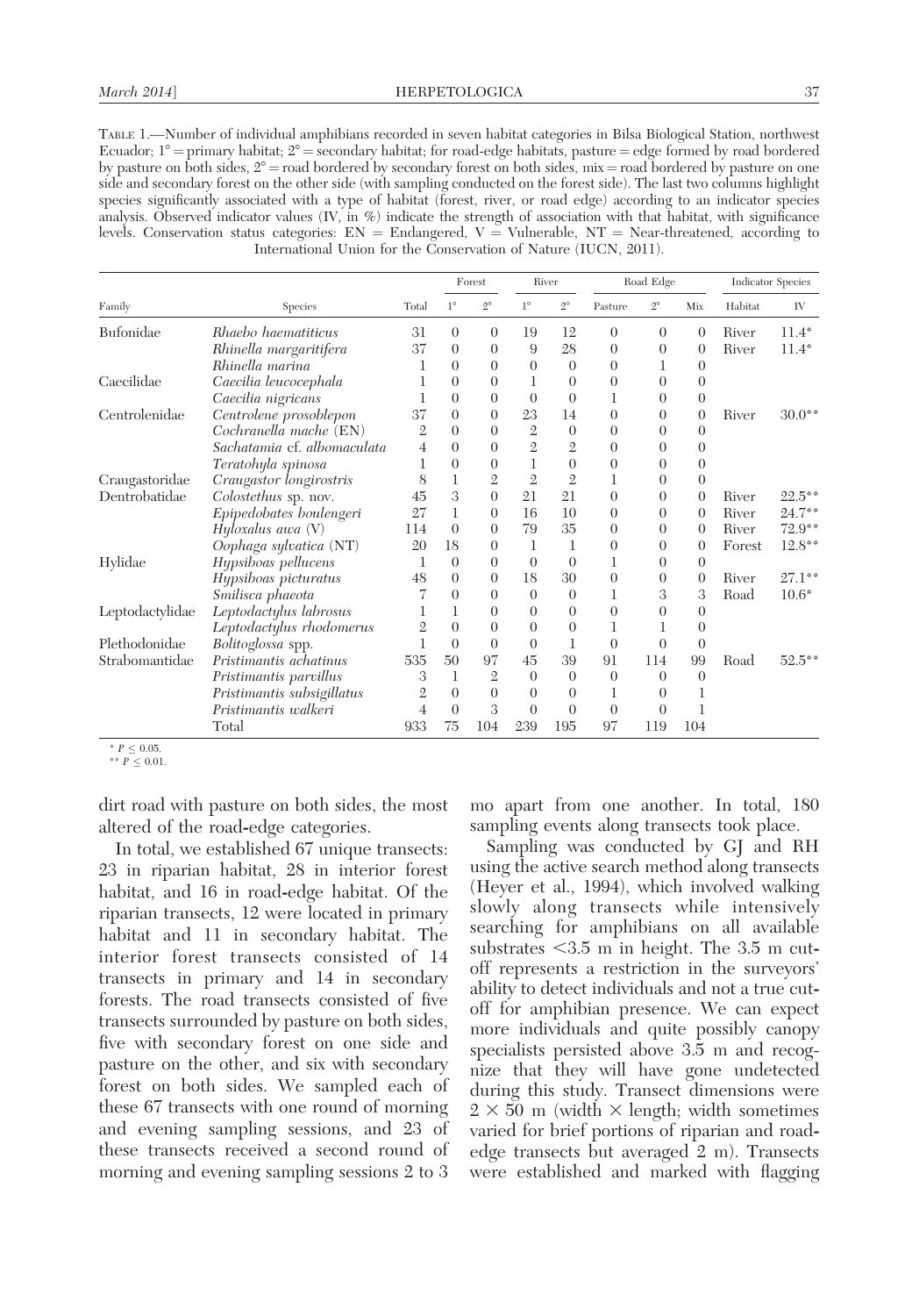tape at least 2 wk prior to sampling to avoid any effects of disturbance. Each transect was sampled twice on the same day: first in the morning from 0900 to 1100 h and then again at night from 2100 to 2300 h. All amphibians encountered during morning sampling sessions were captured and temporarily held until after the night sampling session was complete to avoid resampling the same individual twice on the same day. Species and substrate were recorded for each individual sampled. Sampled individuals were measured and photographed for subsequent identification with the assistance of experts of the local herpetofauna, before being released unharmed at the point of capture. Collecting specimens is not permitted at BBS.

To determine whether habitat structure may correlate with observed patterns of amphibian richness and diversity, we measured understory density (USD) in riparian and interior forest types. We estimated USD every 10 m along the 50-m transects, for a total of six measurements per transect. At each 10-m increment on forest transects, we placed a straight 2-m-long pole vertically in the center of the transect, and counted the number of leaves touching the pole. We did the same along riparian transects, but we placed the pole at the edge of the river and on the edge of the bank where the forest vegetation began. We averaged values for the six measurements per transect, giving an index of USD for a given transect. We obtained one value for each forest transect and two different values for riparian transects—USD at the water's edge, and USD at the bank edge.

Expected species accumulation curves (e.g., sample-based rarefaction curves), which allow for comparison of richness levels while controlling for different sample sizes, were computed independently for each habitat type using the analytical formulas of Colwell et al. (2004). As an estimation of the total number of species present in each habitat type (i.e., estimated richness), we report mean and range of four commonly employed abundance-based real richness estimators (Abundance-based Coverage Estimator, Chao1, Jack1, and Bootstrap), based on 1000 randomizations of samples without replacement.

Two diversity indices were calculated: Shannon–Wiener's and Simpson's indices (Krebs, 1999). Both of these indices treat diversity as a function of both species richness and evenness, with the Shannon–Wiener index placing more weight on rare species and Simpson's index placing less weight on rare species. Analyses described above were conducted using EstimateS v.8 (Colwell, 2006).

To assess the relative importance of habitat type (forest or riparian) vs. habitat alteration (primary or secondary), as well as their interaction on amphibian communities, we employed a general linear mixed model using residual maximum likelihood (Patterson and Thompson, 1971) in JMP v.9 (SAS Institute, 1989–2007) to test for effects on number of species observed. Road edge was not included in this analysis because the habitat alteration classification for road edge followed a different scheme than for forest and riparian habitats (i.e., three categories instead of two). Transect identification number was included as a random effect in this model to account for the fact that each transect was sampled twice (i.e., morning and evening), and in some cases more often (e.g., sampling a subset of the same transects twice, as described above).

We evaluated similarity in amphibian species composition among habitats with a detrended correspondence analysis (DCA; Hill and Gauch, 1980), in which habitat categories were ordinated according to the relative frequency of each species; downweighting the importance of rare species did not affect qualitative results. We conducted an indicator species analysis (Dufrêne and Legendre, 1997; McCune and Mefford, 1999), in which information on both the presence and abundance of species were combined to identify species especially associated with riparian, interior forest, or roadedge habitats. The analysis produces indicator values that range from 0 (no indication) to 100 (perfect indication). Perfect indication means that presence of a species points to a particular habitat without error, based on available data. Significance of these associations was established using a Monte Carlo technique, with 1000 randomizations. DCA and indicator species analyses were conducted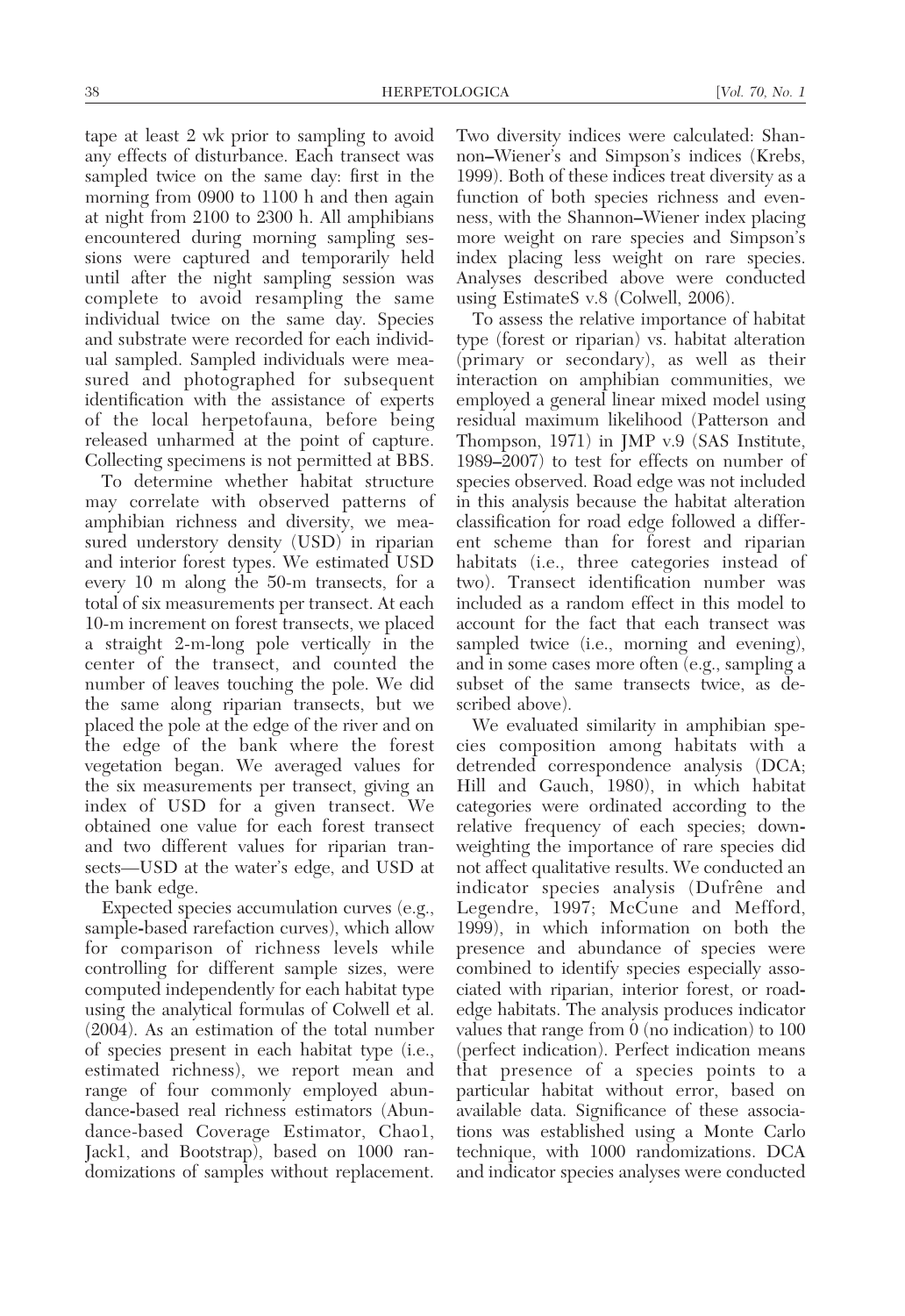in PC-Ord Version 4.41 (McCune and Mefford, 1999).

#### **RESULTS**

We recorded 933 individuals representing 24 species, 17 genera, and 9 families (Table 1) during our sampling work at BBS. Pristimantis achatinus was by far the most abundant species, comprising more than half of the total of the individual encounters. In contrast, over half the species  $(n = 13)$  were represented by less than five individuals, and seven species were represented by a single individual (Table 1). The single encounter of Teratohyla spinosa represents a new record for the BBS.

We found no difference in USD between primary and secondary riparian habitats  $(t_{68} =$ 0.032,  $P = 0.98$ ). In contrast, in interior forest habitats USD was significantly lower in primary forest than in secondary forest  $(t_{52} =$ 5.37,  $P < 0.0001$ ).

Both rarefied and estimated richness values indicate that pristine and secondary river habitats, primary forest, and road edges formed by roads flanked by pasture present more species than secondary forest, roads flanked by secondary forest, or a mixture of secondary forest and pasture (Fig. 2A; Table 2A). Primary and secondary riparian habitat presented the highest values of species diversity, followed by primary forest, whereas secondary forest and road-edge habitats were the least diverse (Table 2A).

Similar results were obtained when the seven habitat categories were collapsed into three (riparian, forest, and road edge). Sample-based rarefaction indicated that riparian habitat had higher richness than interior forests and road-edge habitats at comparable sample sizes (Fig. 2B). Riparian habitat also had the highest estimated richness values, but road edges had higher values than did interior forest habitats (Table 2B). Diversity indices were highest for riparian habitat, followed by forests and then road edge.

The mixed model assessing relative importance of habitat type (in this case, river vs. forest) and habitat alteration (primary vs. secondary habitat) on observed number of species indicates that rivers had higher numbers of species, regardless of whether they occurred in primary or secondary habitat. Habitat alteration or the interaction between habitat alteration and habitat type did not affect observed richness (Table 3).

A DCA shows that amphibian communities on rivers segregate from those in all other habitat types along a first axis explaining 79% of the variance in community composition (Fig. 3). A second axis, explaining an additional 4% of the variance, separates primary river communities from those in other habitats.

The uniqueness of river communities was also reflected by the fact that river habitats presented the highest number of indicator species  $(n = 7;$  Table 1). In contrast, forests had only one indicator species and road edge had two, including P. achatinus, which was present in all three habitat types but was especially common in road-edge habitat (Table 1). Four species were encountered only at pristine sites (i.e., primary rivers or forests: Cochranella mache, T. spinosa, Caecilia leucocephala, and Leptodactylus labrosus) whereas six species (Smilisca phaeota, Pristimantis subsigillatus, L. rhodomerus, Caecilia nigricans, Hypsiboas pellucens, Rhinella marina) were found only along road edges, but only S. phaeota was common enough to be considered an indicator species of road-edge habitats. We sampled three species of conservation concern: Cochranella mache (Endangered) was restricted to primary river habitat, Hyloxalus awa (Vulnerable) was restricted to river habitats, and *Oophaga sylvatica* (Nearthreatened) was restricted to primary forest and river habitats.

#### **DISCUSSION**

Amphibian assemblages in BBS exhibited complex patterns in response to habitat disturbances depending on the habitat type (forest, riparian, road edge) under consideration. Assemblages in river habitats were more resilient to habitat alteration than were interior forest assemblages. The high diversity found along rivers and the vulnerability of interior forests suggests that riparian zones and primary forests in the Mache–Chindul Mountains should be made a priority for amphibian conservation.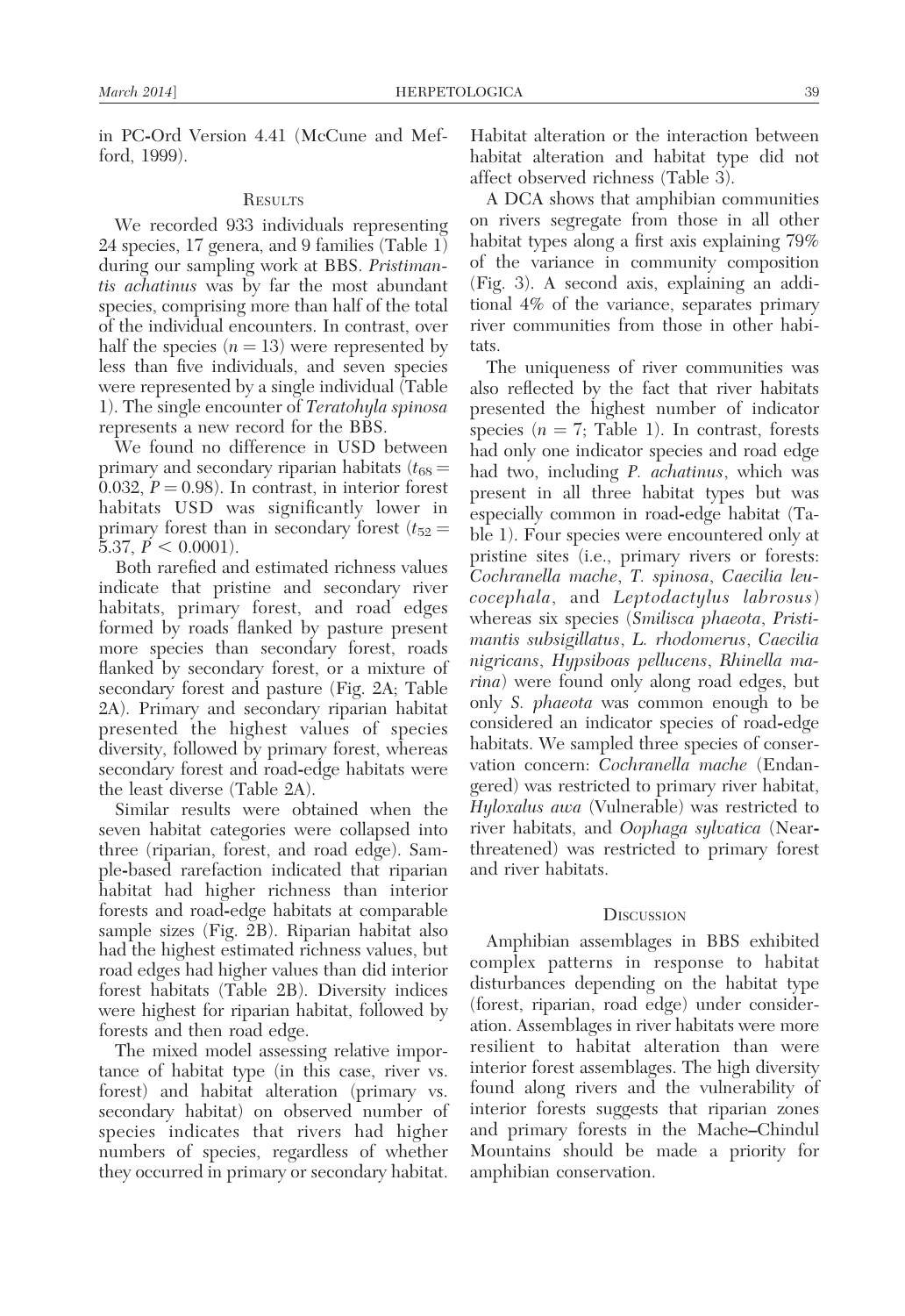

FIG. 2.—Rarefied richness (mean and 95% confidence interval) for amphibians captured in different habitat categories in Bilsa Biological Station, northwest Ecuador. Richness was compared across habitat types assuming the minimum sample of (A) 75 individuals, with seven habitat categories, or (B) 179 individuals, with habitat types combined into three categories.

## Amphibian Assemblages in Forests and Along Rivers

Amphibian richness and diversity (as measured by the Shannon–Wiener and Simpson indices) were more dependent on habitat type (riparian vs. interior forest) than on habitat alteration (primary vs. secondary), with rivers presenting higher richness and diversity than interior forest. Both diversity and richness were similar between primary and secondary river sites; however, primary interior forest was more species-rich and diverse than secondary interior forest. Rivers house higher species diversity and abundance than other habitat types, likely because they provide breeding habitat in an area that otherwise contains little standing water. Indeed, six of seven of the species identified as indicators of river habitat utilize streams for at least part of their life cycle (Savage, 2002; IUCN, 2011); the remaining species, Colostethus sp. nov. likely does the same, but no information has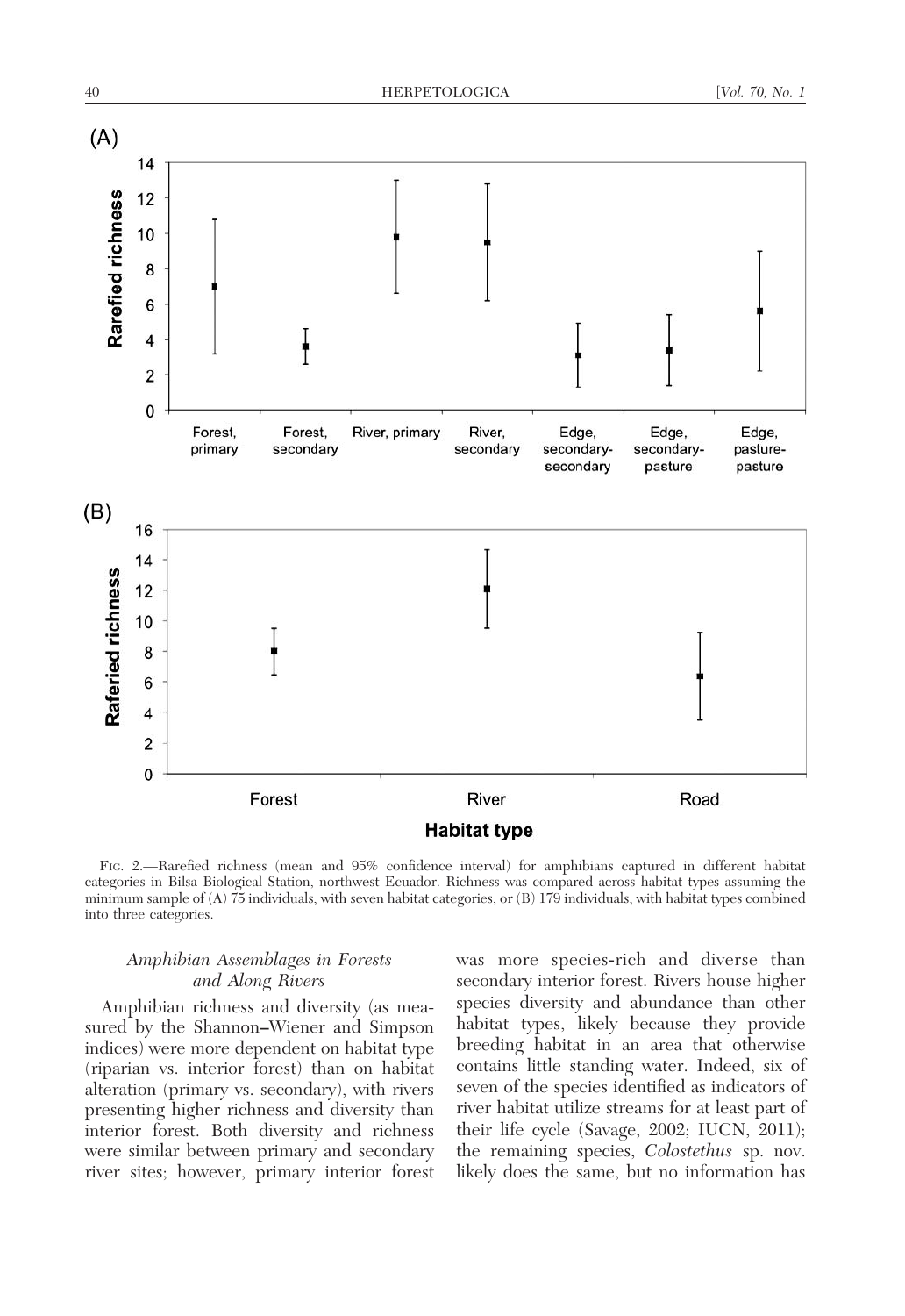|           | Richness       |                     | Diversity      |         |                   |                   |  |
|-----------|----------------|---------------------|----------------|---------|-------------------|-------------------|--|
|           | Observed       | Estimated           | Shannon-Wiener | Simpson | Total individuals | Sampling sessions |  |
| (A)       |                |                     |                |         |                   |                   |  |
| Forest    |                |                     |                |         |                   |                   |  |
| Primary   |                | $13.1(8.6-19.9)$    | 0.9            | 2.0     | 75                | 16                |  |
| Secondary | $\overline{4}$ | $4.4(4.0-5.0)$      | 0.3            | 1.2     | 104               | 16                |  |
| River     |                |                     |                |         |                   |                   |  |
| Primary   | 14             | $17.2(15.5-19.5)$   | 2.0            | 5.7     | 239               | 18                |  |
| Secondary | 12             | $14.2(13.0-15.5)$   | 2.1            | 7.4     | 195               | 17                |  |
| Road edge |                |                     |                |         |                   |                   |  |
| Pasture   | 7              | $16.4(9.1-22.0)$    | 0.3            | 1.1     | 97                | 8                 |  |
| Secondary | $\overline{4}$ | $5.8(4.8 - 7.7)$    | 0.2            | 1.1     | 119               | 8                 |  |
| Mix       | 4              | $5.8(4.8 - 7.7)$    | 0.2            | 1.1     | 104               | 7                 |  |
| (B)       |                |                     |                |         |                   |                   |  |
| Forest    | 8              | $9.3(9.0-10.0)$     | 0.79           | 1.46    | 179               | 32                |  |
| River     | 15             | $17.3(16.5-18.0)$   | 2.09           | 6.69    | 434               | 35                |  |
| Road edge | 9              | $15.5(11.1 - 21.6)$ | 0.29           | 1.11    | 320               | 23                |  |

TABLE 2.—Observed and estimated species richness (average and range of ACE, Chao1, Jack1, and Bootstrap indices), Shannon–Wiener and Simpson's diversity indices, and total of individuals recorded for (A) each of the seven habitat categories and (B) for habitat types combined into three broad categories of amphibians in Bilsa Biological Station, northwest Ecuador.

been published on its reproductive biology. Rhaebo haematiticus, Rhinella margaritifera, Hypsiboas picturatus, Hyloxalus awa, and Centrolene prosoblepon were found exclusively in river habitats, where their tadpoles develop; their distribution within BBS appears highly constrained by their reproductive requirements. Of the other two river indicators—Epipedobates boulengeri and Colostethus sp. nov.—the former is known to lay its eggs in leaf litter before transporting the tadpoles to streams to complete their development (IUCN, 2011). Our observations of the latter species suggest a similar life history. The two species were located only one and three times, respectively, away from river habitats, so although they may utilize terrestrial habitats for part of their breeding cycle, they still appear to be restricted in their distribution as a result of their reproductive ecology. The reproductive requirements of these seven indicator species account for the elevated richness and unique species composition found in river habitats.

The similar amphibian diversity and richness along primary and secondary river habitats may potentially be explained by regular disturbances along river banks caused by rising water levels during the wet season. This natural disturbance may result in a similar habitat structure along rivers in both primary and secondary forest, as represented

in the similar understory vegetation density in both habitat qualities. Real et al. (1993) explained the high amphibian diversity associated with flooded rivers on the basis of the intermediate disturbance hypothesis, which predicts that diversity will peak at intermediate levels. Diversity is predicted to be lower with no disturbance or very high disturbance due to to competitive exclusion and local extinction respectively (Connell, 1978). However, in BBS the mountainous terrain and near absence of other water sources needed for reproduction is also likely to contribute to the high abundance and diversity of amphibians along rivers. Large pools of still water such as ponds, lakes, and terminal basins are absent from BBS; mountain streams with intermittent small pools provide the only suitable breeding habitat for a number of amphibian species. Puddles forming on the

TABLE 3.— Effect tests from a general linear mixed model with habitat type (river or forest), habitat disturbance (primary or secondary), and an interaction term as predictor variables, number of observed species as the response variable, and transect identity as a random effect.

|                     | $F$ (df)         | $P$ value |  |  |
|---------------------|------------------|-----------|--|--|
| Habitat type        | 5.50(1, 8.99)    | < 0.0001  |  |  |
| Habitat disturbance | 1.35(1, 29.6)    | 0.187     |  |  |
| Interaction         | $-0.18(1, 29.6)$ | 0.857     |  |  |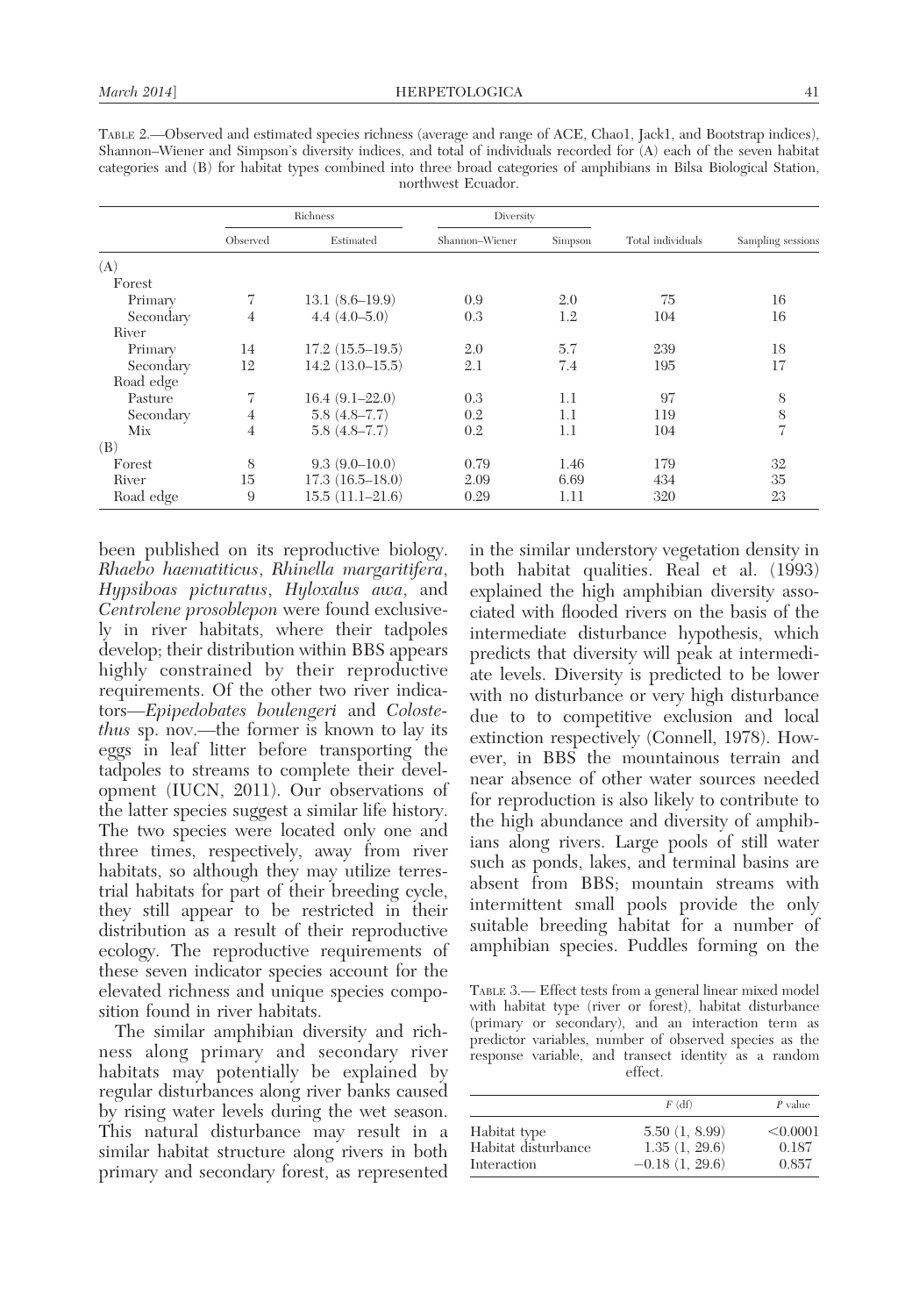

FIG. 3.—Detrended correspondence analysis ordination of seven habitat categories in Bilsa Biological Station, Ecuador, based on number of individual amphibians detected per species. The first two axes explained 83% of the variance in community composition.

road during the wet season may provide ephemeral breeding habitat for some species, but these pools exist as a result of human disturbance, and are not found in forested habitats.

Another important consideration related to the findings of this study is that in BBS areas of secondary forest are contiguous and often in close proximity to primary habitat, which may serve as a source of colonizers for secondary habitat. We would predict that more isolated secondary forests (i.e., in forest fragments) would show considerable declines in richness and shifts in species composition, as has been demonstrated for understory birds in the Mache–Chindul Reserve (RD, personal observation) and for amphibians in Bolivia and Brazil (Tocher et al., 1997; Becker et al., 2007; Watling and Donnelly, 2008).

Primary and secondary interior forest exhibited a significant difference in estimated richness levels. Like river habitats, secondary interior forests we sampled were bordered by primary forest, which may serve as a source for colonizers; however, unlike river habitats, interior forests lack the regular natural disturbances that rivers experienced with fluctuating water levels. It appears that amphibian communities in interior forests

may be more sensitive than riparian amphibian communities to dramatic disturbance events, such as logging, with effects evident as long as three decades after the event. A number of studies have demonstrated that logging and slash-and-burn agriculture impoverish amphibian diversity and richness (Pearman, 1997; Krishnamurthy, 2003; Gardner et al., 2007; Hamer and McDonnell, 2008). Changes in amphibian richness and diversity have been attributed to structural habitat alteration caused by human activity, such as changes in leaf litter cover, canopy cover, and tree size (Hillers et al., 2008) and by absence of refuge structures such as bromeliads (Galindo-Leal et al., 2003). Bromeliads are slow-growing plants that are usually absent from secondary forests (Benzing, 1980). The lack of bromeliads in both secondary forest and road-edge habitats likely explains the absence of O. sylvatica—whose tadpoles carry out their development in bromeliads—from these habitats. Oophaga sylvatica was identified as an indicator of forest habitat, with 90% of encounters of this species occurring in primary forest habitat, and none in secondary forest; like the river indicators discussed above, its distribution within BBS reflects its reproductive biology.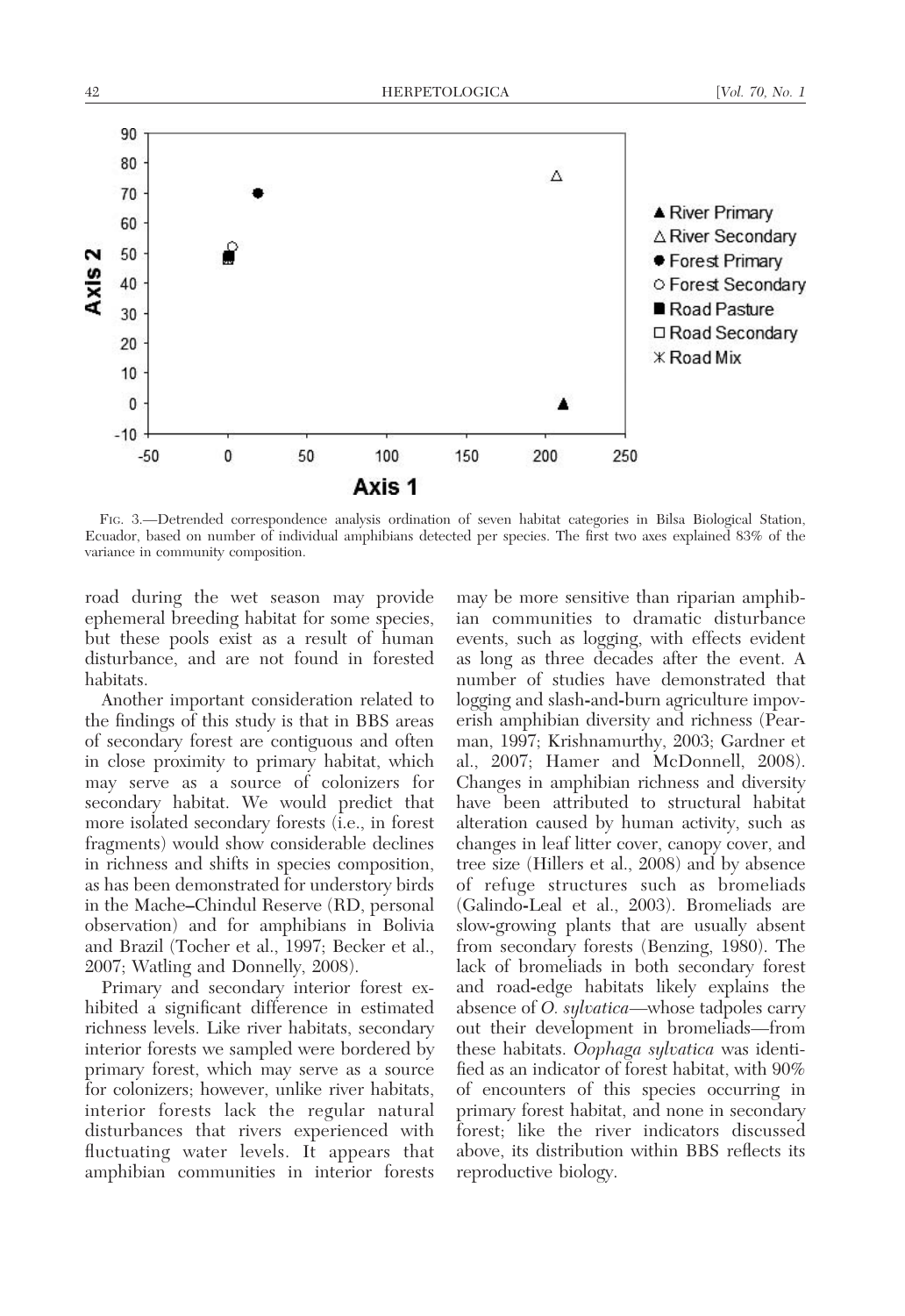Additional environmental variables collected in primary and secondary forests at BBS may provide a clearer understanding of the influence of habitat structure on the patterns of amphibian diversity in BBS and species composition in the region. Similarly, a more thorough survey of amphibian communities may uncover additional species and further elucidate true levels and patterns of diversity in the BBS. Our sampling effort took place over 9 mo; a year-round sampling effort may yield more species, particularly those with specialized seasonal breeding requirements.

## Amphibian Assemblages Along Road Edges

Road edges supported surprisingly high levels of amphibian richness, particularly through pasture habitat. This may be explained by the existence of temporary breeding pools that are rare in other less disturbed habitats in the reserve. Four of the six species that were found exclusively in road-edge habitats (H. pellucens, S. phaeota, L. rhodomerus, and Rhinella marina) are known to breed in still bodies of water (Savage, 2002; IUCN, 2011). Previous studies have identified structural similarities between savannah habitats and deforested areas as a major factor permitting the expansion of species into disturbed areas (Haddad and Prado, 2005). In our study, we favor the idea that access to reproductive resources has played a more important role; no natural habitats in our study area resemble road edge or pasture, so species colonizing these habitats are unlikely to be capitalizing on familiar habitat structure. Rather, the four species mentioned above more likely colonized from nearby lowlands, their range expansion facilitated by the presence of still water along the road during the wet season.

Of the species found exclusively along roads, only S. *phaeota* was found on enough occasions to be identified as an indicator species for this habitat. Like the indicator species for forests and rivers, its abundance along road habitats is likely a result of its preference for temporary pools for reproduction (IUCN, 2011). The only other indicator species for road-edge habitats was P. achatinus. This species was the most common species encountered during this study in all habitats, but was particularly abundant along road edges and in secondary interior forest. Unlike the previously mentioned indicator species, the conspicuous abundance of P. achatinus in road-edge habitats cannot be explained by its requirements for reproduction. Pristimantis achatinus has direct development, with egg clutches being laid in moist terrestrial environments (Hedges et al., 2008); further analysis of environmental variables such as humidity and leaf litter depth could provide insight into the patterns of abundance for this species.

## Amphibians as Indicators of Habitat Alteration

Amphibians are considered generally good indicator species due to their sensitivity to habitat alteration (Welsh and Ollivier, 1998; Pollet and Bendell-Young, 2000). Nonetheless, not all species are equally useful for this purpose. BBS has similar amphibian species richness to Jatun Sacha Reserve in Amazonian Ecuador (Pearman, 1997); however, some taxa in BBS demonstrate markedly different patterns in response to habitat alteration. At the Amazonian Jatun Sacha Station, Pearman (1997) found that species richness of the genus Pristimantis declined with proximity to pasture, suggesting that Pristimantis may be a useful indicator assemblage for assessing the disturbance in tropical wet forest. Pristimantis species at BBS, however, exhibited the greatest richness in secondary interior forest and in road habitats and all but one (P. achatinus) were very rare. These findings suggest that *Pristimantis* has little value as an indicator assemblage for assessing the disturbance in premontane or humid tropical forest in the Mache–Chindul. Desiccation is a real threat for most amphibians and the higher humidity levels at premontane sites likely allow more species to flourish in pasture and edge settings than at lowland rainforest sites (Toral et al., 2002).

Four species (Cochranella mache, T. spinosa, Caecilia leucocephala, and L. labrosus) encountered during this study were found exclusively in pristine interior forest or river habitats. All of these species were only encountered once or twice over the course of 9 mo, thus making them poor indicator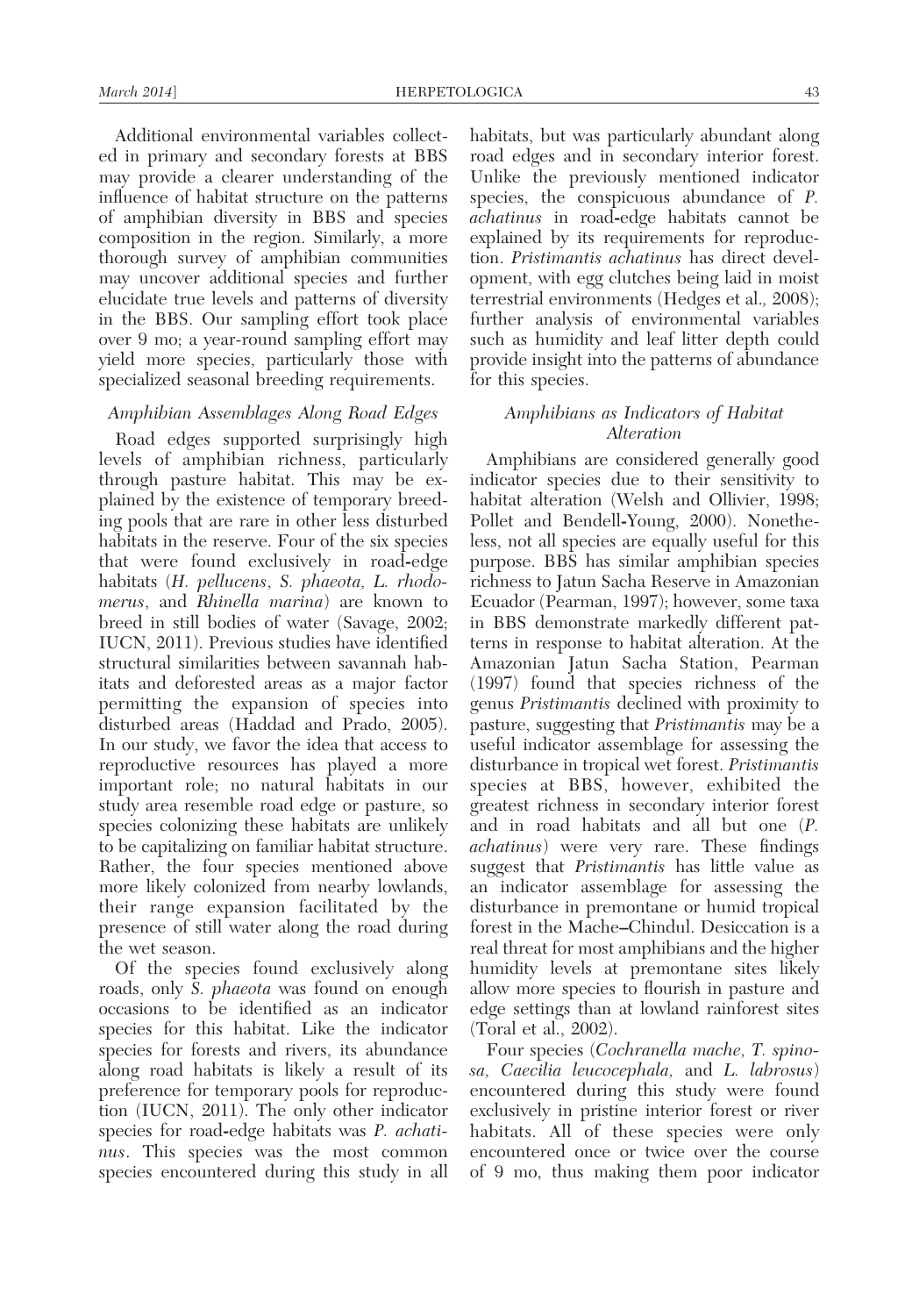species. Oophaga sylvatica, however, is a good candidate as an indicator species for pristine forest habitat since it: (1) was the second most abundant amphibian found along pristine interior forest transects during this study and was only observed once in secondary habitat; (2) is easily identifiable; (3) is vocal during the day; and (4) is widespread in the region. All of these traits make its detection easy and feasible. Surveys for the presence of O. sylvatica in other pristine (or disturbed) forest habitat across its range are needed, however, before adopting this species as a suitable indicator of quality pristine forest habitat.

## Conservation and Management Implications

Although the DCA revealed similarities in amphibian communities in interior forest and along roads, much of the result reflects more the pattern of abundance of P. achatinus than an overall similarity between the amphibian communities of the two habitats. Each of these habitat categories was strongly dominated by P. achatinus, whereas other species were found in relatively low abundance. DCA showed that river habitats, on the other hand, hosted a unique and much more even amphibian community structure with no single species dominating the habitat, as demonstrated by the high values of Shannon–Wiener or Simpon's diversity compared to other habitats. In general, the species that were indicative or exclusively found in road habitats tended to be widespread and all were listed as being of Least Concern by the International Union for Conservation of Nature (IUCN, 2011). These results are congruent with those of Ficetola and De Bernardi (2004), which suggested that habitat disturbance results in impoverished amphibian compositions made up of common and robust species. Rivers supported an endemic undescribed species (Colostethus sp. nov.; G. Vigle, personal observation), and one Endangered (Cochranella mache) and one Vulnerable (Hyloxalus awa) species. This highlights the importance of considering species composition and the conservation status of individual amphibian species, and not defining conservation priorities solely on the basis of species richness levels (Pearman, 1997).

The high diversity, presence of rare or endangered species, and apparent resilience of riparian amphibian assemblages to habitat alteration in the form of logging has implications for the conservation and restoration of amphibian diversity in western Ecuador. For riparian areas, protecting existing forest and promoting new forest growth along rivers should be made a priority for amphibian conservation in this part of the world. Interior forest amphibian assemblages in BBS demonstrated lower diversity but more vulnerability to habitat alteration than amphibian assemblages along rivers, suggesting that pristine, unlogged interior forests should also receive conservation attention over altered interior forests. Given the mosaic structure of the disturbed and pristine habitats in BBS, more research focused on amphibian responses to habitat fragmentation is required to create land-management plans that will sustain amphibians in the Chocó rainforest well into the future.

Acknowledgments.—We are grateful for the assistance provided by staff of the Jatun Sacha Foundation and Bilsa Biological Station, and to the local residents in our study area for conserving their forests and making this work possible. Thanks to D. Cabrera, L. Carrasco, F. Castillo, P. Mena, and J. Olivo for assistance in the field and to M. Yanes-Muñoz and M. Ortega-Andrade at the Museo Ecuatoriano de Ciencias Naturales for help with identifications of photographs of specimens. Thanks to S. Bondrup-Nielsen, T. Herman, S. Mockford, and D. Stewart at Acadia University for early edits on this manuscript. Thanks to D. Blackburn, M. Chatfield and D. McAlpine for thoughtful comments about the manuscript before submission. Research was supported by the Conservation, Food and Health Foundation; Disney Worldwide Conservation Fund; National Geographic Society; and National Science Foundation (OISE-0402137). All research was conducted with approval of the Ecuadorian Ministry of the Environment (Permit 009- CI-FAU-DRE-MA).

#### LITERATURE CITED

- Becker, C.G., C.R. Fonseca, C.F.B. Haddad, R.F. Batista, and P.I. Prado. 2007. Habitat split and the global decline of amphibians. Science 318:1775–1777.
- Beebee, T.J.C. 1995. Amphibian breeding and climate change. Nature 374:219–220.
- Benzing, D.H. 1980. The Biology of the Bromeliads. Mad River Press, USA.
- Charlat, S., O.R. Thatcher, N. Hartman, M. Saillan, and E. Vooren. 2000. Survey of Alouatta palliata at the Bilsa Biological Reserve, north-west Ecuador. Neotropical Primates 8:40–44.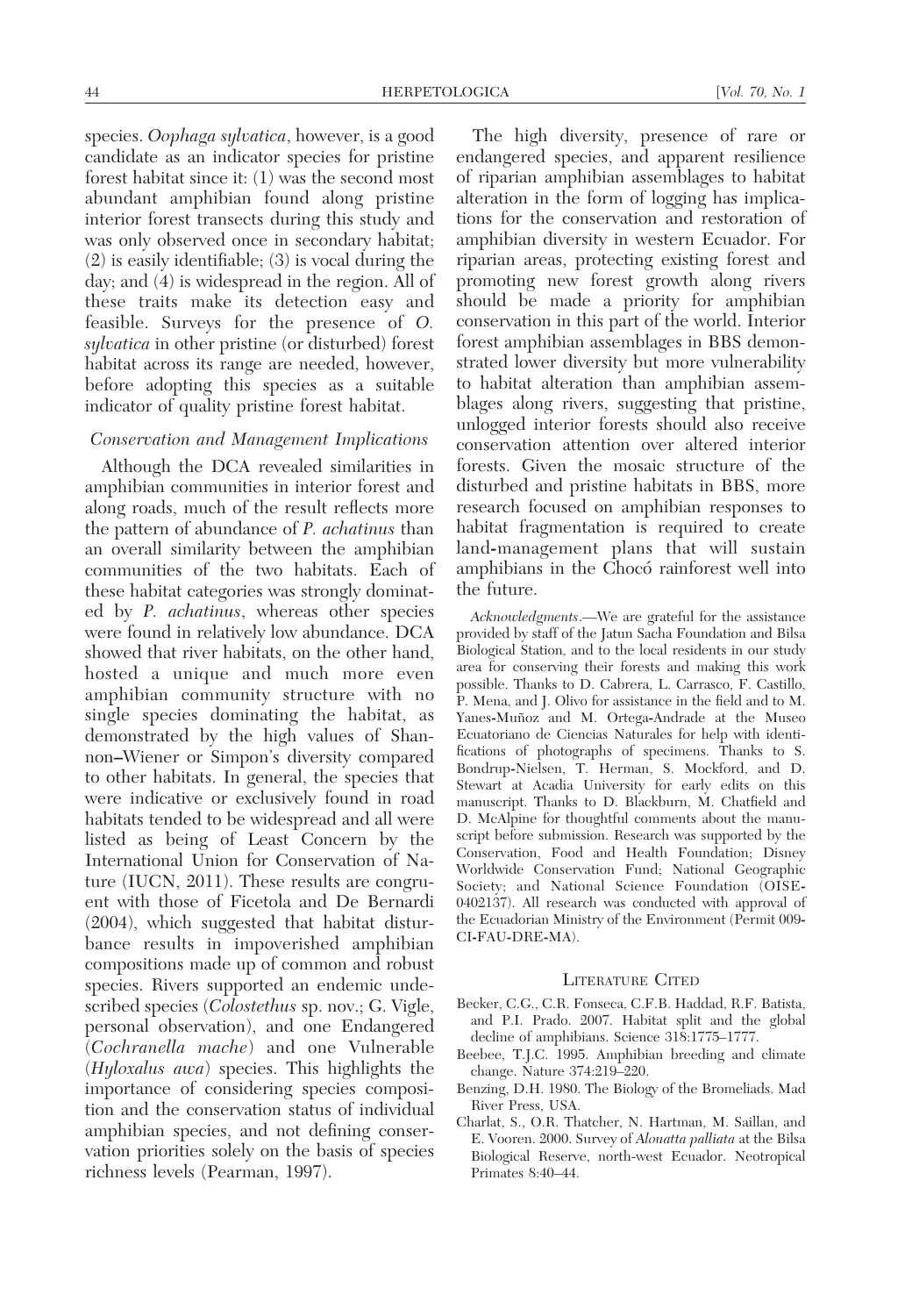- Cheng, T.L., S.M. Rovito, D.B. Wake, and V.T. Vredenburg. 2011. Coincident mass extirpation of neotropical amphibians with the emergence of the infection fungal pathogen Batrachochytrium dendrobatidis. Proceedings of the National Academy of Sciences of the United States of America 108:9502–9507.
- Cogger, H., and R. Zweifel. 1998. Encyclopedia of Amphibians and Reptiles: A Comprehensive Illustrated Guide by International Experts. Academic Press, USA.
- Colwell, R.K. 2006. EstimateS: Statistical estimation of species richness and shared species from samples, Version 8. Available at http://purl.oclc.org/estimates. Archived by WebCite at http://www.webcitation.org/ 6AJOsKPPc on 30 August 2012.
- Colwell, R.K., C.X. Mao, and J. Chang. 2004. Interpolating, extrapolating, and comparing incidence-based species accumulation curves. Ecology 85:2717–2727.
- Connell, J.H. 1978. Diversity in tropical rain forests and coral reefs. Science 199:1302–1310.
- Dickman, C.R. 1987. Habitat fragmentation and vertebrate species richness in an urban environment. Journal of Applied Ecology 24:337–351.
- Dinerstein, E., D.M. Olson, D.J. Graham, A.L. Webster, S.A. Primm, M.P. Bookbinder, and G. Ledec. 1995. A Conservation Assessment of the Terrestrial Ecoregions of Latin America and the Caribbean. The World Bank, USA.
- Dodson, C.H., and A.H. Gentry. 1991. Biological extinction in western Ecuador. Annals of the Missouri Botanical Garden 78:273–295.
- Dufrêne, M., and P. Legendre. 1997. Species assemblages and indicator species: the need for a flexible asymmetrical approach. Ecological Monographs 67:345–366.
- Dukes, J.S., and H.A. Mooney. 2004. Disruption of ecosystem processes in western North America by invasive species. Revista Chilena de Historia Natural 77:411–437.
- Ficetola, G.F., and F. De Bernardi. 2004. Amphibians in a human-dominated landscape: the community structure is related to habitat features and isolation. Biological Conservation 119: 219–230.
- Galindo-Leal, C., J.R. Cedeño-Vázquez, R. Calderón and J. Augustine. 2003. Arboreal frogs, tank bromeliads and disturbed seasonal tropical forest. Contemporary Herpetology 2003: N1. Available at http://www.cnah.org/ch/ ch/2003/1/index.htm. Archived by WebCite at http:// www.webcitation.org/6L77VEI9V on 13 November 2013.
- Gardner, T.A., E.B. Fitzherbert, R.C. Drewes, K.M. Howell, and T. Caro. 2007. Spatial and temporal patterns of abundance and diversity of an East African leaf litter amphibian fauna. Biotropica 39:105–113.
- Gascon, C., J.P. Collins, R.D. Moore, D.R. Church, J.E. McKay, and J.R. Mendelson, III (Eds). 2007. Amphibian Conservation Action Plan. IUCN/SSC Amphibian Specialist Group, Switzerland and UK.
- Haddad, C.F.B., and C.P.A. Prado. 2005. Reproductive modes and their unexpected diversity in the Atlantic forest of Brazil. Bioscience 55:207–217.
- Hamer, A.J., and M.J. McDonnell. 2008. Amphibian ecology and conservation in the urbanising world: a review. Biological Conservation 141:2432–2449.
- Hedges, S.B., W.E. Duellman, and M.P. Heinicke. 2008. New World direct-developing frogs (Anura: Terrarana):

molecular phylogeny, classification, biogeography, and conservation. Zootaxa 1737:1–182.

- Heyer, W.R, M.A. Donnelly, R.W. McDiarmid, L.C. Hayek, and M.S. Foster (Eds). 1994. Measuring and Monitoring Biological Diversity: Standard Methods for Amphibians, 1st Ed. Smithsonian Books, USA.
- Hill, M.O., and H.G. Gauch. 1980. Detrended correspondence analysis: an improved ordination technique. Vegetatio 42:47–58.
- Hillers, A., M. Veith, and M.O. Rodel. 2008. Effects of forest fragmentation and habitat degradation on West African leaf-litter frogs. Conservation Biology 22:762– 772.
- Hofer, U., L.-F. Bersier, and D. Borcard. 2000. Ecotones and gradient as determinants of herpetofaunal community structure in the primary forest of Mount Kupe, Cameroon. Journal of Tropical Ecology16:517–533.
- Holdridge, L.R. 1967. Life Zone Ecology. Tropical Science Center, San Jose, Costa Rica.
- [IUCN] International Union for Conservation of Nature. 2011. The IUCN Red List of Threatened Species. Version 2011.2. Available at www.iucnredlist.org. Archived by WebCite at http://www.webcitation.org/ 6AJQwcNMg on 30 August 2012.
- Karubian, J., and L. Carrasco. 2008. Home range and habitat preferences of the Banded Ground-cuckoo (Neomorphus radiolosus). Wilson Journal of Ornithology 120:205–209.
- Krebs, C.J. 1999. Ecological Methodology, 2nd Ed. Benjamin Cummings, USA.
- Krishnamurthy, S.V. 2003. Amphibian assemblages in undisturbed and disturbed areas of Kudremukh National Park, central Western Ghats, India. Environmental Conservation 30:274–282.
- McCune, B., and M.J. Mefford. 1999. PC-ORD: Multivariate Analysis of Ecological Data, Version 4.41. MjM Software, USA.
- Olson, D.H., P.D. Anderson, C.A. Frissell, H.H. Welsh, and D.F. Bradford. 2007. Biodiversity management approaches for stream-riparian areas: perspectives for Pacific Northwest headwater forests, microclimates, and amphibians. Forest Ecology and Management 246:81–107.
- Ortega-Andrade, H.M., J. Bermingham, C. Aulestia, and C. Paucar. 2010. Herpetofauna of the Bilsa Biological Station, province of Esmeraldas, Ecuador. Check List 6:119–154.
- Patterson, H.D., and R. Thompson. 1971. Recovery of inter-block information when block sizes are unequal. Biometrika 58:545–554.
- Pearman, P.B. 1997. Correlates of amphibian diversity in an altered landscape of Amazonian Ecuador. Conservation Biology 11:1211–1225.
- Perkins, D.W., and M.L. Hunter. 2006. Effects of riparian timber management on amphibians in Maine. Journal of Wildlife Management 70:657–670.
- Pollet, I., and L. Bendell-Young. 2000. Amphibians as indicators of wetlands formed from oil sand effluent. Environmental Toxicology and Chemistry 19:2589– 2597.
- Real, R., J.M. Vargas, and A. Antúnez. 1993. Environmental influences on local amphibian diversity: the role of floods on river basins. Biodiversity and Conservation 2:376–399.